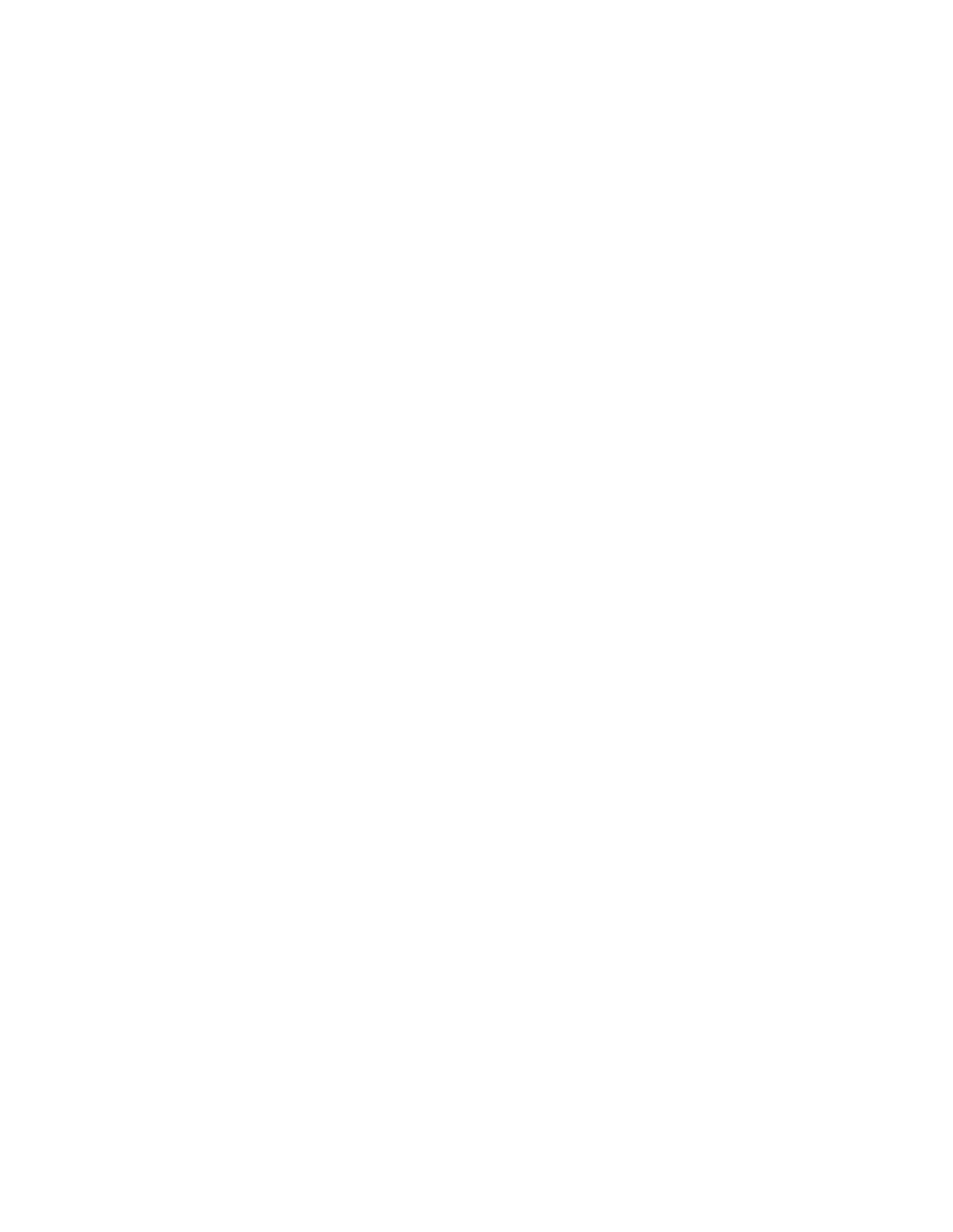### **3(100110011)=4(GRAZ)**

Created during my 2022 artistic residency here at IEM, 3(100110011)=4(GRAZ) is a new musical work created with formuls, an interactive software environment for the composition and performance of synthesis-based electronic music. The new work examines the continuum between carefully crafted sounds and sonic artefacts produced by digital audio processing. Throughout the performance material is sequenced and generated that plays with foregrounding then backgrounding the digital audio processes, creating a sonic tapestry of finely tuned noise and chaotic tones.

The performance will be preceded by a short talk discussing the work and its creation.

**James Dooley** is a musician, installation artist and researcher based in the UK, who also performs and releases electronic music under the pseudonym formuls. Primarily working in the medium of sound, his performance and installation works examine and combine interaction design, generative processes, and environmental elements. His music explores an amalgamation of ambient drones and glitchy sounds. Through digital conduits his practice exposes the characteristics, limitations and artefacts of the technologies and digital processes employed in his creative practice. James has performed and exhibited his work internationally at festivals including: Longyou Grottoes International Festival (CN), Birmingham Weekender (UK), Electric Nights (GR), SPECTRA (MY), SonADA (UK). He is Lecturer in Music Technology at The Open University and Visiting Lecturer at Royal Birmingham Conservatoire.

Homepage: [www.formuls.co.uk](http://www.formuls.co.uk/)